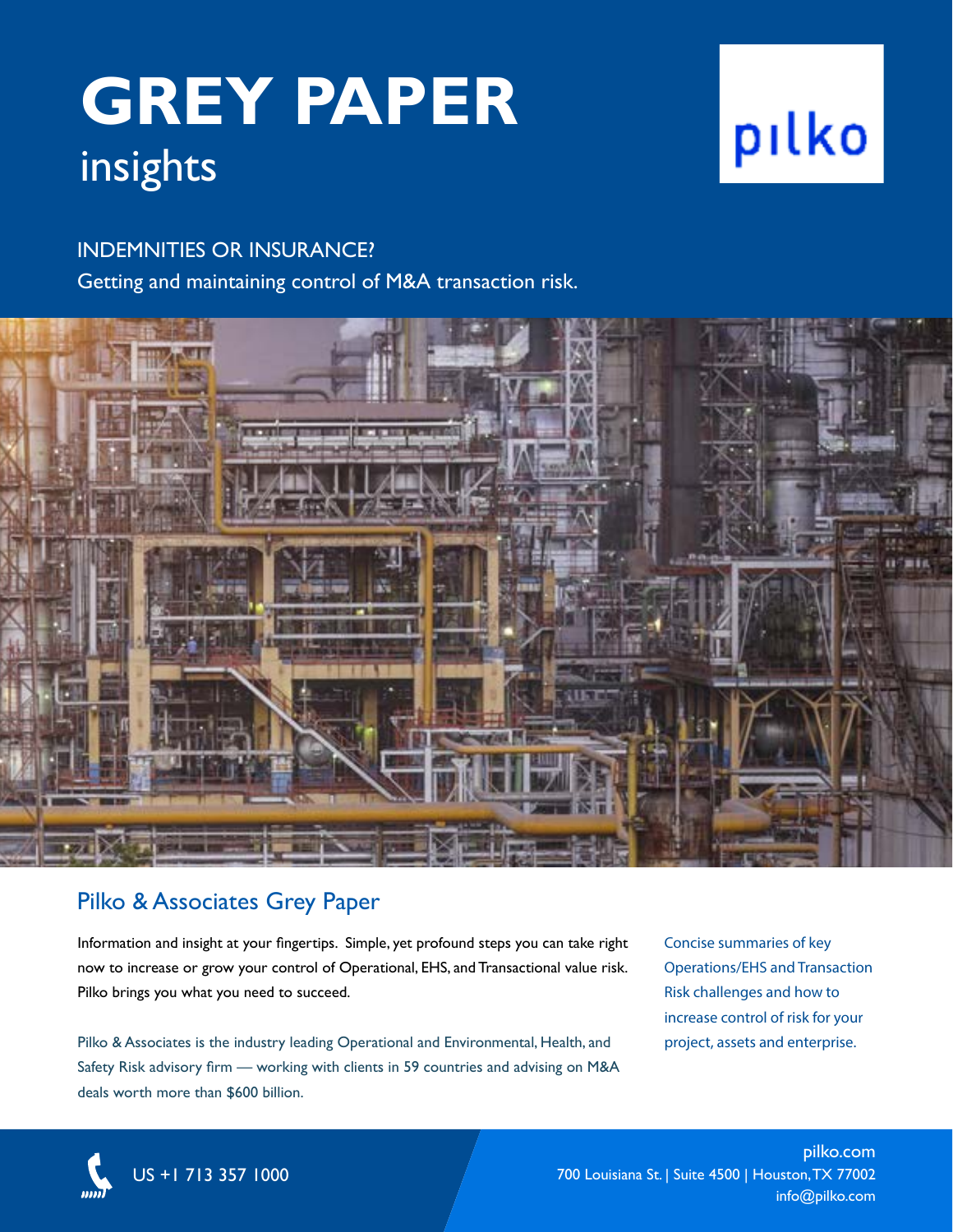# grey paper

### pilko

### **INTRODUCTION**

Uncertainty is abundant when negotiating M&A transactions. It's simply part of the process.

But this uncertainty must be contained and managed to increase the likelihood of reaching an agreement and closing the transaction, as well as to limiting ongoing Operational Risk.

During due diligence and negotiation, the traditional risk control tool has been the securing of indemnities against current and future liabilities.

Recently, we've also seen the emergence of specialized Representations and Warranties (R&W) insurance designed to protect against liabilities that may crop up after acquisition completion.

Our transaction clients have asked us, "Which one is right, and for what circumstances?" This Grey Paper explores the differences and how one might be a better choice than the other depending on the type of deal your company is pursuing.

### **IS THERE REALLY A DIFFERENCE?**

Indemnities and R&W insurance are often seen as similar. Both require one party to take responsibility and stand good for the loss of another.

Indemnities outline responsibilities, responsible parties and compensation for future financial loss or damage, giving buyers increased financial security and lower risk.

R&W insurance is a powerful vehicle to protect against financial loss — especially in quick transactions, where vendor due diligence is hard to complete or in "as is, where is" selling scenarios by protecting buyers that assume risk beyond what they would ordinarily do.

Even though the end result may be similar, sufficient differences between the two warrant careful consideration when determining which one is best for your circumstance and transaction.

### **TRADITIONAL INDEMNITIES**

Well known and understood, Indemnities represent the contract between two parties whereby one party agrees to cover any liability, loss or damage sustained by the other party from some contemplated act or condition, or damage resulting from a claim or demand of a third party.

Principally designed to protect against future financial loss to the seller and buyer, they include items such as:

- Breach of representation or warranty
- Breach of agreement or covenant
- Losses incurred under specific conditions
- Third-party claims
- Environmental damages
- Regulatory compliance
- Gross negligence

Each of these individual terms and conditions are identified, negotiated and agreed upon prior to the transaction completion. Both buyer and seller work hard to be as thorough and comprehensive as possible — adding time and complexity to the negotiation and deal close.

Circumstances created by difficulties in Vendor Due Diligence, seller or buyer cooperation, transaction timelines, asset conditions, jurisdictional challenges and other items may force the consideration of an alternative to traditional Indemnities.

### **REPRESENTATIONS AND WARRANTIES INSURANCE**

The spectre of unknown risks between buyers and sellers has created the Representations and Warranties insurance offering. These policies allow a third-party to assume a portion of the transaction risk, particularly in the middle-market transaction segment.

For different reasons, R&W Insurance may be attractive to both Buyer and Seller: Buyers like the comfort that Insurance provides to help them recover from a third party (insurer) losses that result from a breach of the seller's representations and warranties once any retention has been recovered. Insurers generally require that buyers and sellers each cover half of any retention — motivating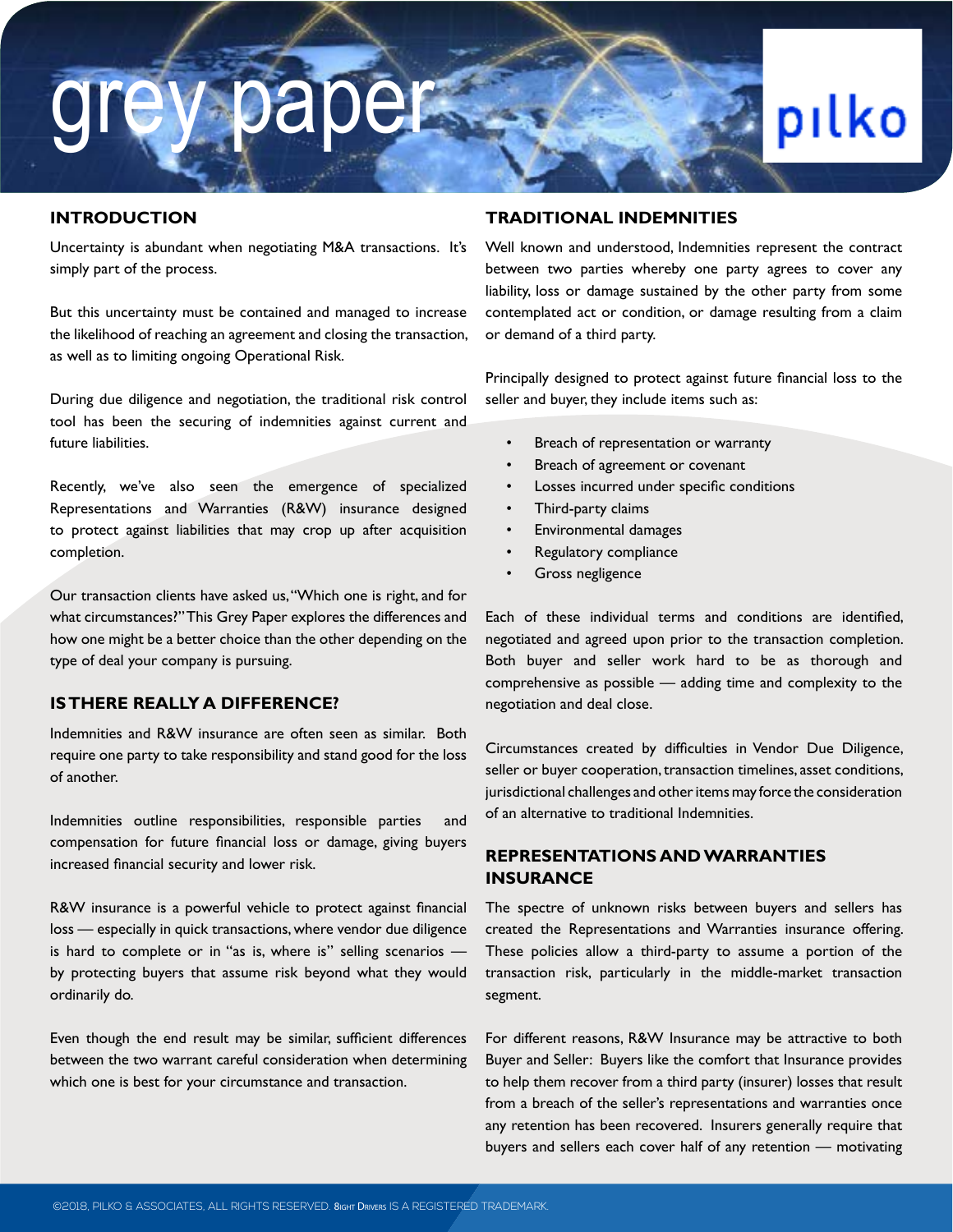# grey paper

### pilko

buyers to complete thorough due diligence and sellers to accurately disclose their representations and warranties. Sellers like this type of protection as it allows the seller to leave a relatively small portion of the purchase price in escrow for a short period of time, which provides greater clarity regarding distributions and eases concerns about liability and indemnification claims.

#### **R&W INSURANCE: BUYER ADVANTAGES**

Our experience in working with energy transaction buyers points to a host of advantages worth considering in the M&A process. They are:

- *• Deal acceleration.* Getting to a successful SPA can happen faster, increasing the bidders chances of success.
- *• Deal completion.* M&A negotiations are complex and timeconsuming. Cutting out some of the complexity can increase the probability of successful deal completion.
- *• Risk simplification.* While the risk doesn't go away, some risks can be shifted to a third-party, thereby simplifying negotiations between the seller and counterparts.
- *• Business value protection.* If buying a publicly traded company, insurance may cover risks that would not otherwise be captured in a share sale.
- *• Covering unknown risks.* Sellers are increasingly offering "as is, where is" assets, with minimal disclosure.
- *• Longer coverage.* The R&W insurance coverage period is often greater than traditional 3-year indemnity protection coverage periods.
- *• Indemnity collection.* In jurisdictions with uncertain enforcement, insurance can speed up collection of payments. Similarly, insurers have a higher likelihood of paying claims that sellers otherwise could not.

R&W insurance is an efficient way to protect financial aspects of a deal. In addition, an increased number of underwriters have entered the marketplace in the last five years resulting in lowered premiums (often below 3 percent and retention to below 1 percent of the deal).

### **R&W INSURANCE: BUYER DISADVANTAGES**

As is always the case, R&W insurance may not be the best option in every circumstance. Again, our work with clients in M&A due

diligence and negotiation has revealed the following disadvantages to consider:

- *• The hassle factor.* R&W insurance does not remove the number and level of interactions needed to resolve environmental or regulatory issues. The buyer will still need to be involved without the benefit of insurance or seller assistance.
- *• Unknown issues.* Some issues may not become apparent until the timeframe between deal signing and closing. These issues may not be contained in any R&W insurance coverage.
- *• Insufficient coverage.* R&W insurance doesn't generally cover fraud or misrepresentation. The buyer will need to still pursue a remedy through alternative means.
- *• Unknown costs.* Insurers are usually only prepared to quote once a bidder has exclusivity in a deal.
- *• Tax advantages.* Insurance may be less tax efficient than indemnities.
- *• Inexperience.* Insurers are unlikely to have experience or expertise in remediation or preventative maintenance, possibly leading to higher risk of an adverse event or to increased event magnitude and cost.

R&W insurance isn't a silver bullet. Indemnities are still necessary to cover gaps that insurance doesn't address.

### **R&W INSURANCE: SELLER ADVANTAGES**

The advantages sellers should consider when negotiating risk and indemnities through the use of insurance include:

- *• Faster access to cash.* Sellers get their cash faster as escrow periods can be shorter.
- *• Access to more cash.* A smaller portion of cash is retained in escrows.
- *• Eased concerns.* Sellers can rest easier regarding joint-andseverally liable indemnification claims.
- *• Reduced liabilities.* R&W insurance can reduce, limit or eliminate post-closing liabilities for breach.
- *• A clean exit.* Redistribution of fund profits with little to no risk of clawback.